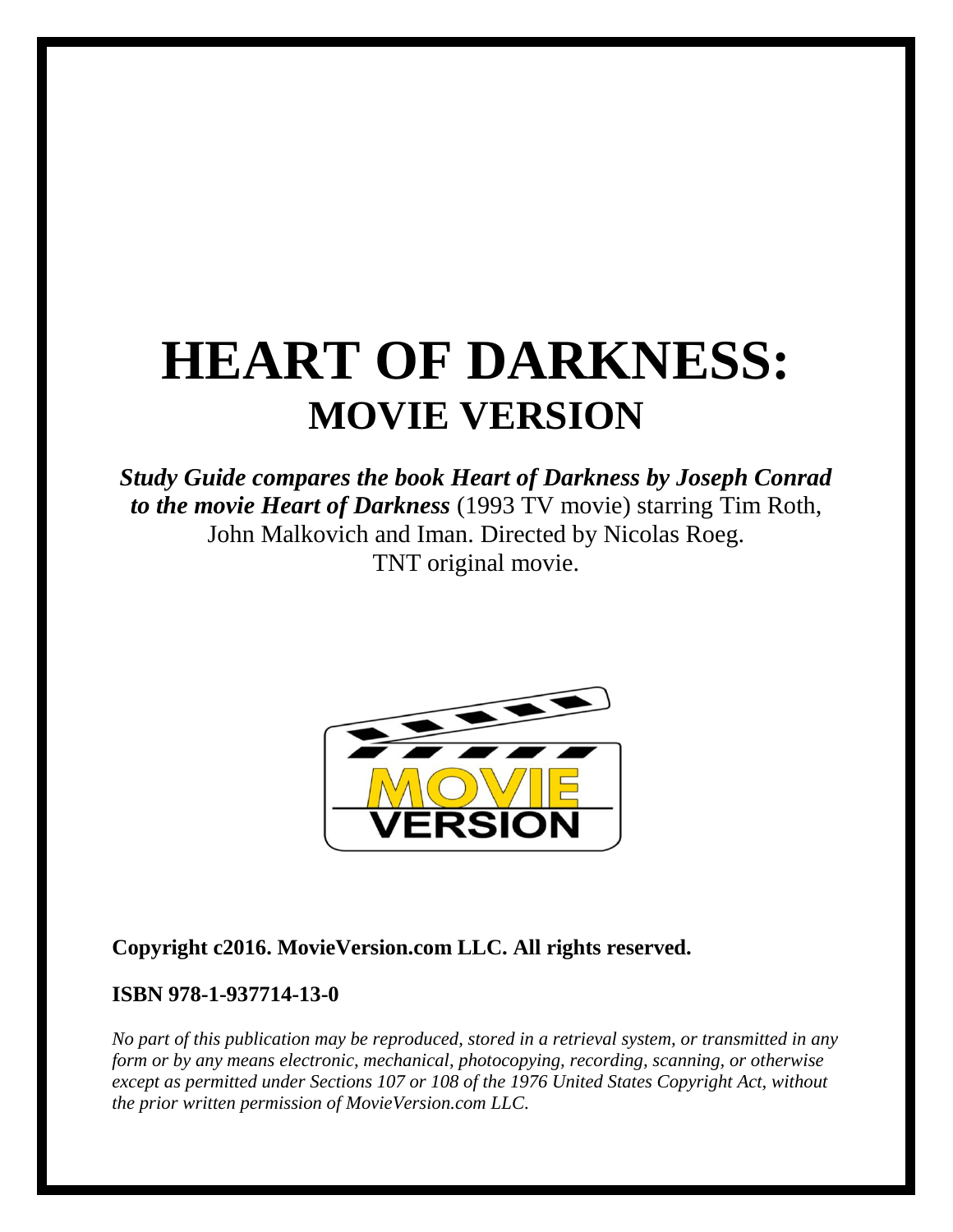## **THE MOVIE** *HEART OF DARKNESS* **IS NOT LIKE THE BOOK by Joseph Conrad**

**RECOMMENDED MOVIE:** *Heart of Darkness* (1993 TV movie) starring Tim Roth, John Malkovich and Iman. Directed by Nicolas Roeg. TNT Original Movie.

#### **HOW ACCURATE IS THE MOVIE VERSION OF THE BOOK?**



## **WHAT'S IN THE BOOK THAT'S NOT IN THE MOVIE?**

**Marlow's friends on the** *Nellie***, Marlow's aunt, the knitting women, the rivets, the rotten hippo meat, the pilgrims, the wood with the note, the Russian's harlequin rags, Kurtz's escape from the steamer, the Inspector, Kurtz's cousin, the journalist . . .**

#### **WHAT'S IN THE MOVIE THAT'S NOT IN THE BOOK?**

**White necklaces, stolen boys, photographs of Kurtz and King Leopold, dead elephant, dead monkey, naked portrait of the Intended, Marlow's theft of Kurtz's papers, the woman's attack on Marlow, barge full of ivory, characters of Jaeger, Mifumu, Verme . . .**

#### **WHAT'S THE SAME?**

**The** *Nellie***, the office in Belgium, the stations, the cannibals, the Accountant, the Manager, Kurtz's painting, the beautiful native woman, Kurtz's report, the Russian, the Intended . . .**